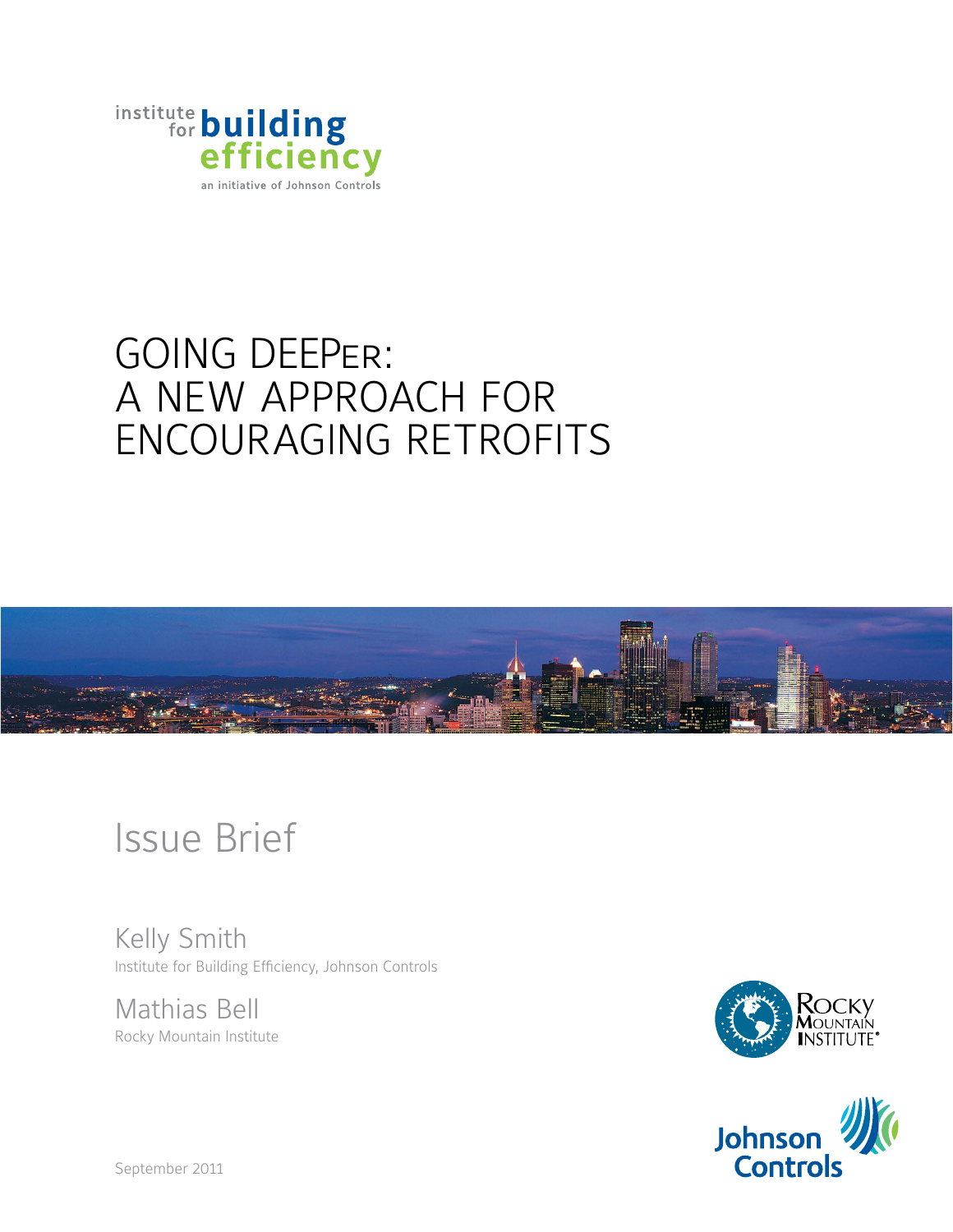*A new approach to demand-side management promotes whole-building projects and encourages owners, energy service providers and utilities to work together for significant energy savings.*

## **INTRODUCTION**

In light of state policies requiring higher levels of energy efficiency and other forms of demand-side management (DSM), utilities across the U.S. are seeking to expand their offerings. A recent report estimates the ratepayerfunded DSM market at \$6.6 billion.<sup>1</sup> Meanwhile, private-sector investment in energy efficiency is growing, building on decades-long experience of the energy services industry and charged with new technologies and financing solutions and innovative business models. The energy services company (ESCO) industry was recently sized at \$4.1 billion and is growing at 26 percent per year.<sup>2</sup>

1 Julie Caracino, "State of the Efficiency Program Industry" Consortium for Energy Efficiency, December 2010.

2 Satchwell, et. al. "A Survey of the U.S. ESCO Industry" LBNL, June 2010 The growth in the utility DSM programs and private energy services could be aligned to deliver greater savings and cost reductions. This issue brief outlines a proposed approach to encourage energy consumers to reach new levels of energy efficiency by aligning utility incentive programs with more integrated and aggressive packages of efficiency upgrades. By developing a new type of DSM program that incentivizes "deep" retrofits, this approach encourages a whole-building perspective and invites owners, energy service providers and utility program managers to work together toward substantial energy savings.

## THE WHOLE BUILDING

To meet aggressive new goals, utilities are reassessing their approaches to the efficiency business. Leaders in utility energy efficiency programs are exploring how to maximize energy savings by reaching more customers, often targeting market segments with low historical participation in utility programs. But simply finding more customers probably will not be enough to meet new state targets: Programs will also have to increase energy savings per customer. How can utilities achieve this? By going deeper.

Going deeper means getting more savings per energy efficiency project. In the simplest terms, it means installing more energy savings measures and addressing all possible energy end-uses. The way to do that is not to look at individual technologies incrementally, but to combine technologies and optimize the performance of the building as a whole. Through this approach, an individual building could realize 30 to 50 percent energy savings, whereas the single-technology approach most utility rebate programs use generally yields 1 and 5 percent whole-building savings. Thus bundling of energy savings measures significantly improves the outcome for the utility and the energy consumer.

An example of a deep commercial retrofit is the Empire State Building. Working with diverse stakeholders including the Rocky Mountain Institute and Johnson Controls, the owner has nearly completed a major retrofit expected to save 38 percent of the building's energy consumption with a three-year simple payback on the energy-saving investments. This success required looking beyond conventional, incremental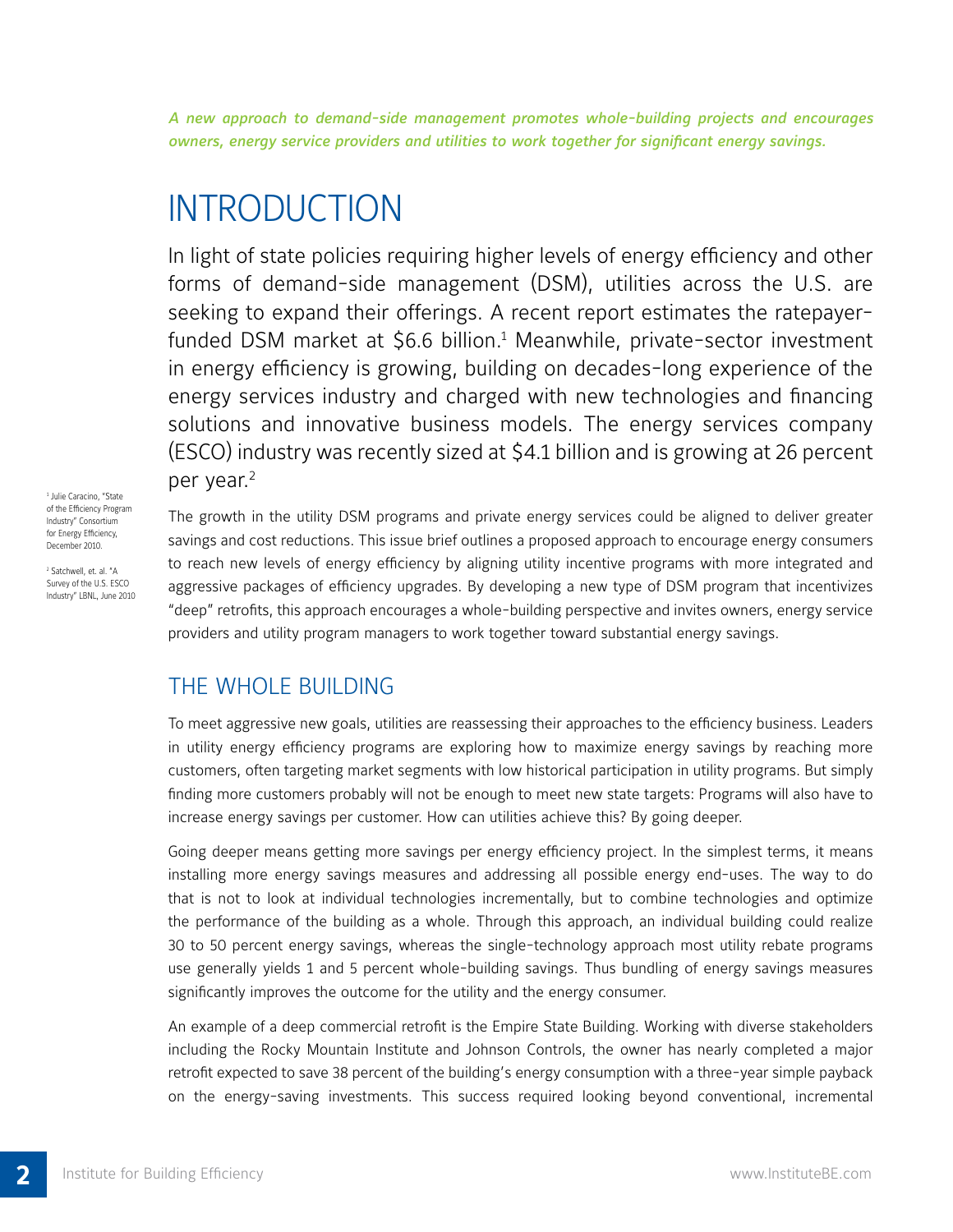measures. The building owner and project team worked closely together with the goal of achieving meaningful savings. For example, with a comprehensive approach and an integrated design process, they were able to renovate and downsize the chillers after reducing cooling loads by one-third through window replacements, lighting and controls upgrades, radiant barriers behind the perimeter heating units, and a tenant energy management system.





The Empire State Building's approach, however, is far from mainstream, and rebates and incentive programs do not generally support the installation of a suite of technologies.

Most utility programs today support single energy savings measures. These projects are simple to implement and evaluate results, but they do not take a whole-building perspective and so leave a major portion of the efficiency opportunity untouched. For example, a building owner may get a utility incentive by upgrading a packaged air conditioner to a more efficient model, but miss the opportunity to eliminate the unit by upgrading windows, increasing insulation, and reducing lighting and plug loads. Many utility programs would incentivize the air conditioner only.

Ideally, utility programs would provide incentives for integrated design to achieve greater savings. There are examples of such programs. In California, the Pacific Gas & Electric ACT-2 project piloted the deep energy retrofit technique, providing initial proof that these retrofits can be achieved cost-effectively as measured against utility cost tests.<sup>3</sup> More recently, California and Connecticut utilities are working toward the same type of market transformation, with the ultimate objective to incentivize deep energy retrofit projects.4

3 Brohard, G.J. et al. 1998: "Advanced Customer Technology Test for Maximum Energy Efficiency (ACT2) Project: The Final Report." Procs. *Summer Study on Energy-Efficient Buildings,* ACEEE, 207.67.203.54/elibsql05\_ p40007\_documents/ACT2/ act2fnl.pdf; technical reports at www.pge.com/ pec/resourcecenter/, "Related Links."

4 See discussion of existing programs below.

**3**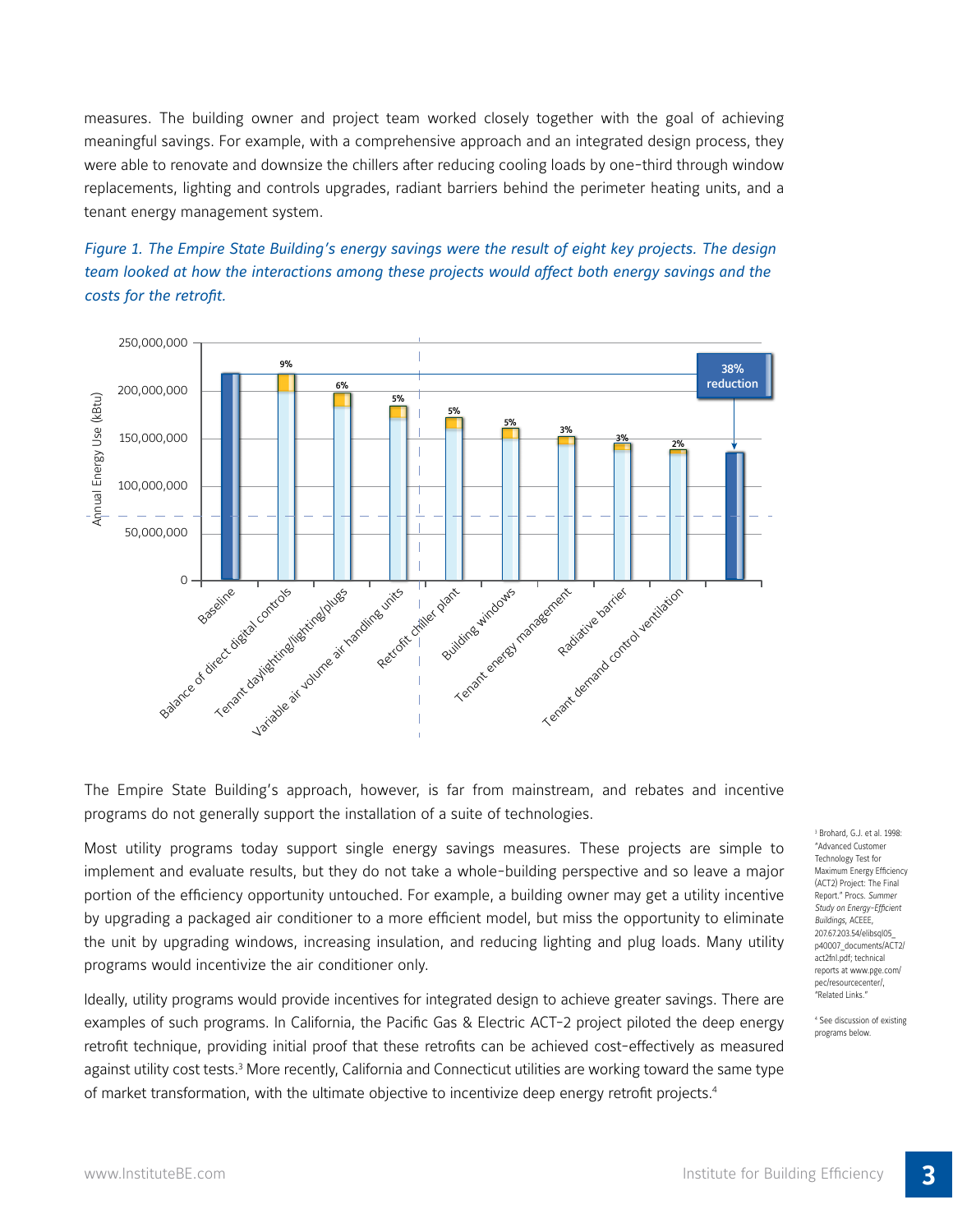Taking deep retrofits to scale will not be easy: There are valid reasons why they are not yet widespread. More deep retrofits require clients who demand them, practitioners who can provide them, and utilities that encourage them. The move toward deep retrofits will also require new mechanisms that help create a market. Leveraging utility ratepayer funds could change the incentive structure just enough to "tip" projects that would otherwise remain undone and so transform the existing building market to unlock significant levels of energy efficiency.

## Proposing a new solution – the "Deep Energy Efficiency Pays" Program

The "Deep Energy Efficiency Pays" (DEEP) program is a proposed new concept for utilities, delivering savings that are both cost-effective and significant. The program targets commercial, institutional and industrial customers and encourages energy reductions greater than those achieved through prescriptive, single-measure-level rebates. The incentive is based on the measured performance of the whole building, ensuring that incentive funds go directly toward energy savings for clear and measurable impacts.

At the highest level, the program structure is simple – it offers an additional incentive for projects that meet a specified threshold of energy savings. This incentive is applied on top of other rebates for individual measures, and the amount of the incentive is designed to tip the economics of projects into the realm of achievable. To cover the bulk of the project cost, money from external sources (including ratepayer funds) will be used in addition to customers' capital to deliver projects with significant and cost-effective energy savings. The initial target is large buildings, as they have the size and in-house expertise to support the required collaboration and interaction among project teams. However, the same basic structure could easily extend into other sectors, such as small business or even residential.

A hypothetical example shows how the DEEP program could work in practice. The owner of a 250,000 square-foot office building wants to increase its energy efficiency. Between in-house staff, a consultant, an energy services company and a financial partner, the owner identifies a package of measures that includes switching lamps and ballasts, adding occupancy sensors, replacing an aging boiler, upgrading building controls, increasing wall insulation, applying a reflective roof, adding reflective window films, and installing a small solar array. The project will cost \$2 million and save close to \$200,000 in energy bills per year, for a simple payback of 10.1 years without incentives. Enthusiasm fades, as this time horizon is too long for the typical commercial building owner, especially in the still-volatile U.S. real estate market.

By getting utility incentives under the existing prescriptive rebate program, the project team can reduce the simple payback to 7.6 years (assuming a 50 percent rebate applicable to half the project), but that still fails to meet the owner's internal hurdle rate and payback requirement. In response, the team could pare down the project to eliminate measures not covered by rebates program, perhaps reducing the scope and the energy savings by half.

Under existing programs, the owner has two practical choices: do nothing, or implement a small-scale project designed to maximize incentives. But the DEEP program provides another option. In this example, the program offers an additional incentive of 20 percent of the total cost of a project that reaches a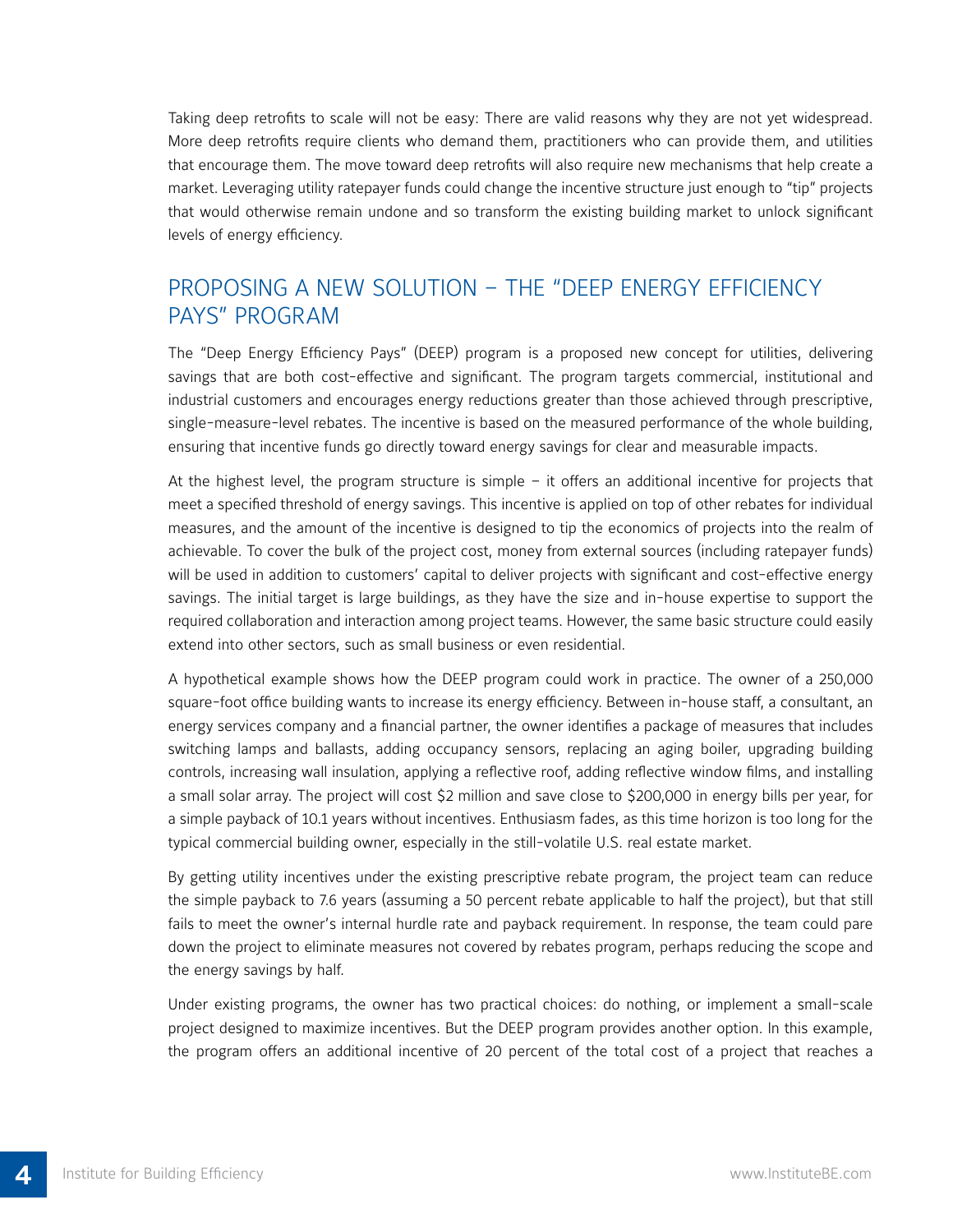threshold of 30 percent energy savings. With this incentive, the building owner can capture all the savings identified, while meeting the internal requirement of a 5.5-year simple payback (Figure 2). The customer gets significant energy savings, the financier is able to supply the capital, and the electric system benefits from gigawatt-hours of savings over the lifetime of the project.

*Fig. 2: The DEEP program strongly affects the economics of a retrofit project. In this example, the project costs \$2 million (without incentives) and saves \$200,000 in energy bills per year. Note that the project would receive the additional incentive only if the savings exceeded the percent savings threshold.* 



While this example illustrates the ability of the DEEP program to drive deeper savings by "tipping" the economics, a market transformation component may have an even greater impact in unlocking energy savings. In this example, the project team self-assembled and worked together to identify a comprehensive energy savings opportunity. However, experience shows that most projects evolve in a more opportunistic or piecemeal fashion. For example, a vendor of a particular technology may convince decision-makers to invest in an installation, or a utility rebate may trigger interest in improving lighting or HVAC equipment.

The DEEP program can align the focus of multiple stakeholders on the end goal of a 30 percent or greater energy reduction. With this focus, the project team will consider multiple end-uses and design for the greatest impact, rather than focusing on a particular technology. In this way, the program overcomes not only the financial barriers to efficiency projects, but also the organizational challenges that often prevent energy savings from materializing.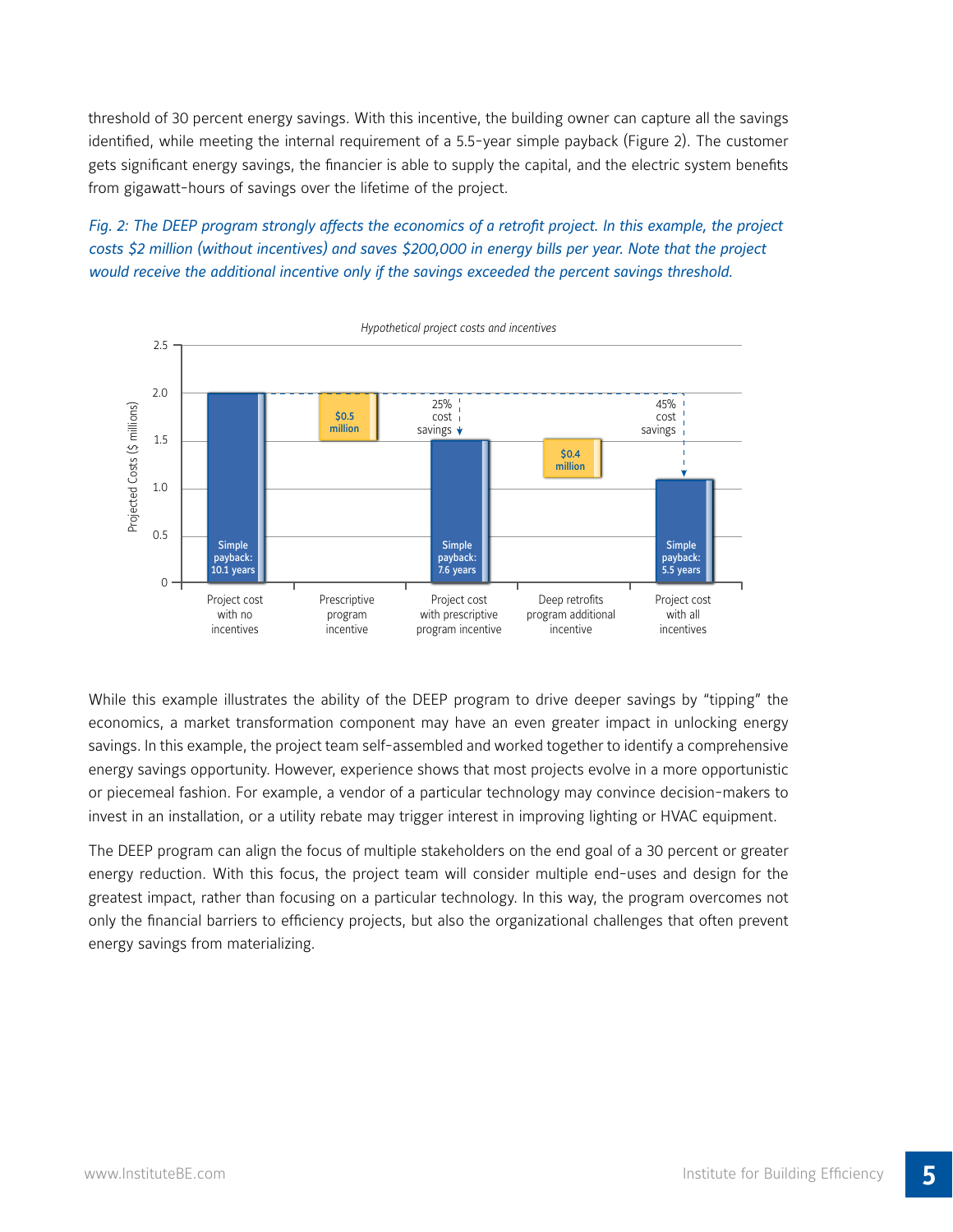## A win all around

The DEEP program provides clear benefits to all three key groups of stakeholders: utilities, building owners, and third-party efficiency providers.

#### Utility perspective

From the point of view of utility DSM managers and their regulators, the DEEP program meets regulator and internal criteria for a DSM effort. The program allows access to more savings in a cost-effective manner, enabling utility DSM efforts to reach beyond the "low-hanging fruit." Continuing with the same example, if a utility funded 75 projects over a three-year span, a \$33 million program would deliver electricity savings of 114 GWh and gas savings of 163 million cubic feet, as well as a peak demand reduction of 16 MW. Including only the roughly 50 percent of project components that do not qualify for the existing programs (to avoid double-counting), the DEEP program would generate avoided supply costs of \$82 million and participant savings of \$97 million. Factoring in the cost of the incentives, program administration and participant costs, the Total Resource Cost (TRC) score for the program is 1.4.<sup>5</sup>

The benefits to the utility are not simply economic:

- 1. Leveraging the expertise and financial capital of energy consumers and private financiers allows utility DSM portfolios to meet aggressive targets and achieve meaningful energy savings without incurring expenses beyond those of a custom rebate program.
- 2. Targeting larger customers allows for major impacts and small transaction costs, as measured in dollars per unit of energy saved.
- 3. The DEEP program will provide an additional incentive to projects that meet a specific savings target, defined in terms of percentage savings. However, as the customer and service providers work toward meeting this target, many specific energy efficiency measures that already qualify for rebates under a prescriptive program can be combined. In this way, the program will drive spillover into existing programs, supporting the utility's broader DSM portfolio.
- 4. As the idea of whole-building retrofits and a comprehensive approach to energy efficiency gains traction among the largest buildings, markets will transform to allow for deeper savings in other building types and sectors. In this way, the program drives a more holistic view of energy management that could eventually support integration with such aspects as demand response and distributed renewable energy, as well.

#### Building owner perspective

While there are many documented reasons for pursuing energy efficiency, such as increasing brand or image and improving employee productivity, the clear leader is energy cost savings - 81 percent of building decision-makers identify cost savings as "very significant" or "extremely significant." And while cost is the dominant driver, the lack of capital to implement projects is the most commonly cited barrier (58 percent rank it in the top three).<sup>6</sup> The DEEP program addresses both financial and organizational barriers to efficiency. It would:

1. **Provide support for an "integrated design" approach:** Building owners may be incentivized if DEEP provides a metric of success, such as a specific level of savings. A specific energy savings requirement provides a tangible goal for the owner and other members of project teams, similar to

<sup>5</sup> The Total Resource Cost (TRC) test is a common measure of the costeffectiveness of a utility demand-side management program. TRC scores above 1.0 indicate that a program provides more benefit to the ratepayers and utility than it costs to implement. Here, the calculation includes only the incremental costs and savings of the program to avoid double-counting the impacts of other utility programs such as prescriptive rebate programs.

6 See Institute for Building Efficiency, "Energy Efficiency Indicator 2011" at http://www.institutebe. com/Energy-Efficiency-Indicator/2011-globalresults.aspx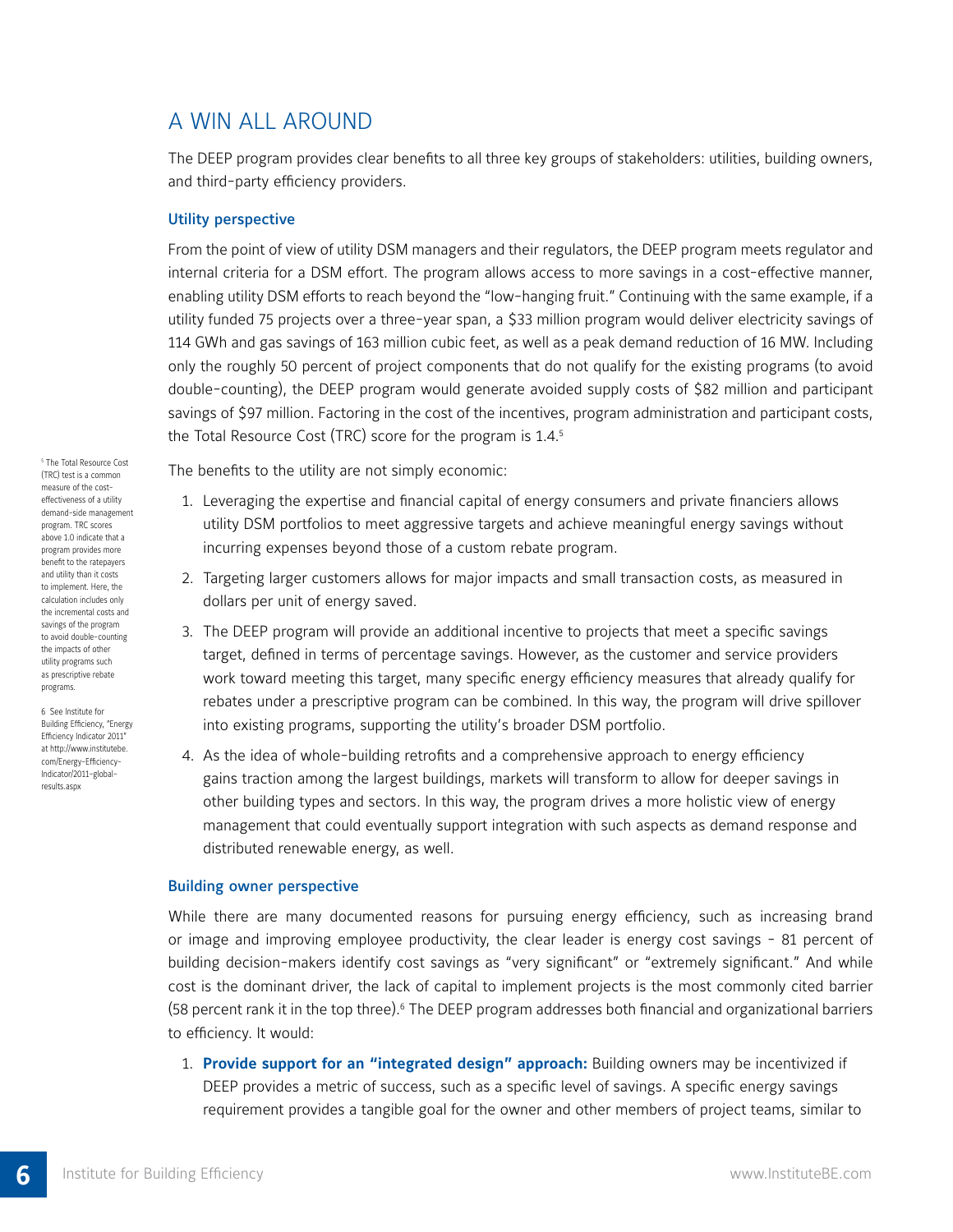the LEED ratings for green buildings. Empowered by such a goal and their ambition to achieve it, the implementers will find themselves collaborating closely in an integrated project design process.

- 2. **Identify and bundle funding support for efficiency projects:** The program provides an additional incentive not only to support the overall cost-effectiveness of projects, but to unlock external capital as well. By offering the right level of incentive for achieving a deep retrofit, the program can push projects to a "tipping point," making them attractive to both the owner and a financing institution.
- 3. **Align interests to capture maximum value for buildings and owners:** A well-designed DEEP program will provide a "compelling event" to encourage timely action, providing an impetus to act quickly in pursuit of the deep savings.<sup>7</sup>

#### Third-party efficiency provider perspective

Energy service providers, consultants and other partners can be integral to the project design and are often responsible for turnkey implementation. A well-designed DEEP program will engage the implementation and financial communities in a way that fosters the collaborative effort required to reach deep energy savings.

- 1. **Streamlined transaction costs and applications possible:** In almost any business, it is important for a firm to consciously refine processes and streamline operations. This program concept will be designed through close collaboration between the utility and private-sector partners so as to meet the needs of all the organizations involved. One immediate goal is to create a streamlined process that minimizes administration costs by building on the experience of both ratepayer-funded and private-funded energy efficiency.
- 2. **Project alignment and shared learning:** The program will also transform the local marketplace among energy efficiency service providers by setting the bar for future projects. As teams from multiple disciplines (technical, finance, project management) work together to meet the target defined by the program, there will be a natural spillover of expertise and an increase in familiarity between components that at times have been disconnected.

## Existing efforts and programs

There are a number of utility programs that seek deeper energy savings through more comprehensive retrofits.

The standard performance contract is the most common type of program to encourage commercial retrofits and build the energy efficiency service industry. California, Texas, New York and the Bonneville Power Administration have offered these programs (sometimes referred to as a standard offer). These programs encourage energy retrofits by providing payments based on energy or demand savings from a project. To encourage deeper energy savings, many utilities limit payments for projects that implement smaller energy savings technologies or only deploy single measures, especially lighting.

Some utilities have gone beyond the standard performance contract to programs focused on wholebuilding performance. The first step in the path to increasing efficiency is actionable information – many emerging programs focus on benchmarking or increasing access to information. The most successful programs dole out bonuses to projects that achieve higher levels of savings. In some states, where the

<sup>7</sup> While competition for capital is healthy and supports the market forces that increase the program's overall effectiveness, it is crucial that the program is designed in such a way as to minimize uncertainty about the availability of incentives. For example, participants can be advised early in the scoping process about the funding available, and hold funds for a set period of time upon receipt of a preliminary agreement or memorandum of understanding.

**7**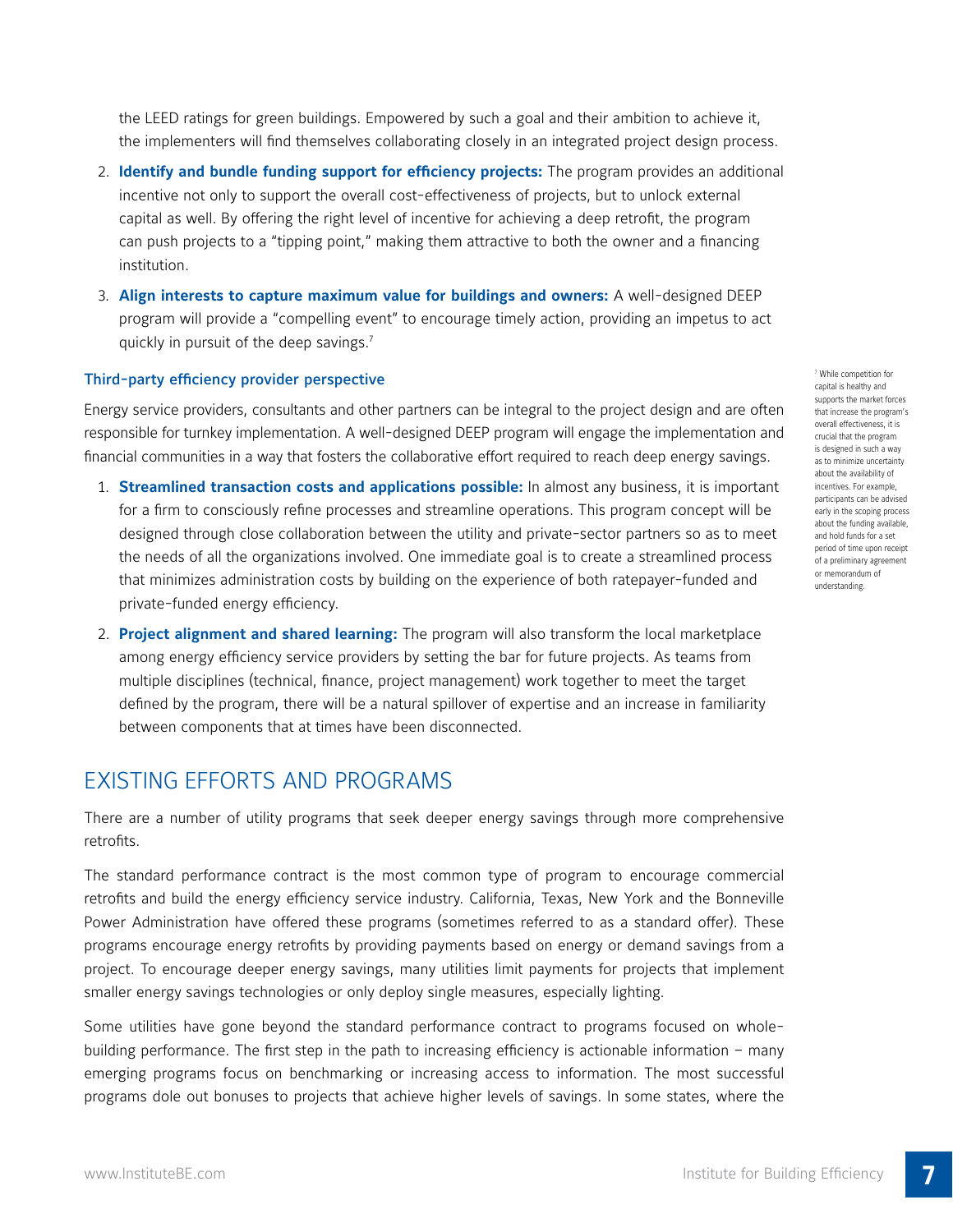utilities are facing aggressive goals, bonuses are gaining momentum as a way to encourage deeper retrofits. In Maryland, Baltimore Gas & Electric has proposed bonuses for deep energy retrofits as a way to bolster efforts to meet state policy goals.<sup>8</sup>

Here are more detailed descriptions of two programs in this general category:

• **California Nonresidential Standard Performance Contract Program –** Pacific Gas & Electric, Southern California Edison, San Diego Gas & Electric

 This program began in 1998 with the three investor-owned utilities. Its aim was to promote the development of an energy efficiency services industry in California. The program has two components: the large NSPC program, serving customers with peak demand of 500 kW, and the small SPC program, which serves all other customers.

Incentive levels have varied by end-use. Lighting measures qualify for lower incentives than HVAC, refrigeration, and other measures. To encourage more comprehensive projects, lighting incentives are only allowed in projects where at least 20 percent of energy savings come from non-lighting measures. In addition, no utility can spend more than 30 percent of its incentive budget on lighting. In 2005, there were 1,499 participants in the SPC program. Total annual savings for electricity were 1,028 GWh, and total annual savings for gas were 17.3 million therms.<sup>9</sup>

• **Energy Opportunities Program –** Connecticut Light and Power Company, The United Illuminating Company, Connecticut Energy Efficiency Fund

 This program is merger of many of Connecticut's commercial efficiency programs. It contains many elements seen in programs throughout the country, including co-funding studies to determine the cost-effectiveness of potential energy efficiency measures, studies to qualify emerging technologies, and incentive money to reduce the installed costs for measures.

In 2007, the program added a component to incentivize retrofit projects to find deeper energy savings. Applications require that the scope of the retrofit must bundle together multiple energy savings measures into a project-level proposal, rather than as individual measures. If the project installs multiple measures, participants can receive a comprehensive bonus incentive – the additional funding needed to buy down the project to a 2-year payback – as long as the project passes the utilities' cost test.

There are several reasons why the DEEP program may be more effective for achieving deeper savings than these programs. First, the DEEP program is better suited to align the interests of the multiple stakeholders involved in efficiency investment. Second, it provides a clear end goal that the other programs do not. Third, it is easy to market due to its simplicity – if you achieve a certain level of savings with your retrofit, you will receive a bonus.

### Critical issues

While many factors that suggest the DEEP program will be effective in increasing the scale of energy retrofits, there are also challenges that go with this new concept. The DEEP program has several new elements, such as a threshold level of savings as a percentage of whole-building energy consumption. While proven in the energy efficiency market, some of these features are quite different from conventional utility program

8 State of Maryland Maryland Energy Administration. "Initial Comments on Baltimore Gas and Electric Company's Programs by the Maryland Energy Administration" Re: IN THE MATTER OF BALTIMORE GAS AND ELECTRIC COMPANY'S ENERGY EFFICIENCY, CONSERVATION AND DEMAND RESPONSE PROGRAMS PURSUANT TO THE EMPOWER MARYLAND ENERGY EFFICIENCY ACT OF 2008. CASE NO. 9154.

9 Itron. 2004-2005 Statewide Nonresidential Standard Performance Contract Program Measurement and Evaluation Study. Oakland, CA: 2005.

10 GDS Associates. Connecticut Electric Conservation Programs Study. Marietta, GA: 2008.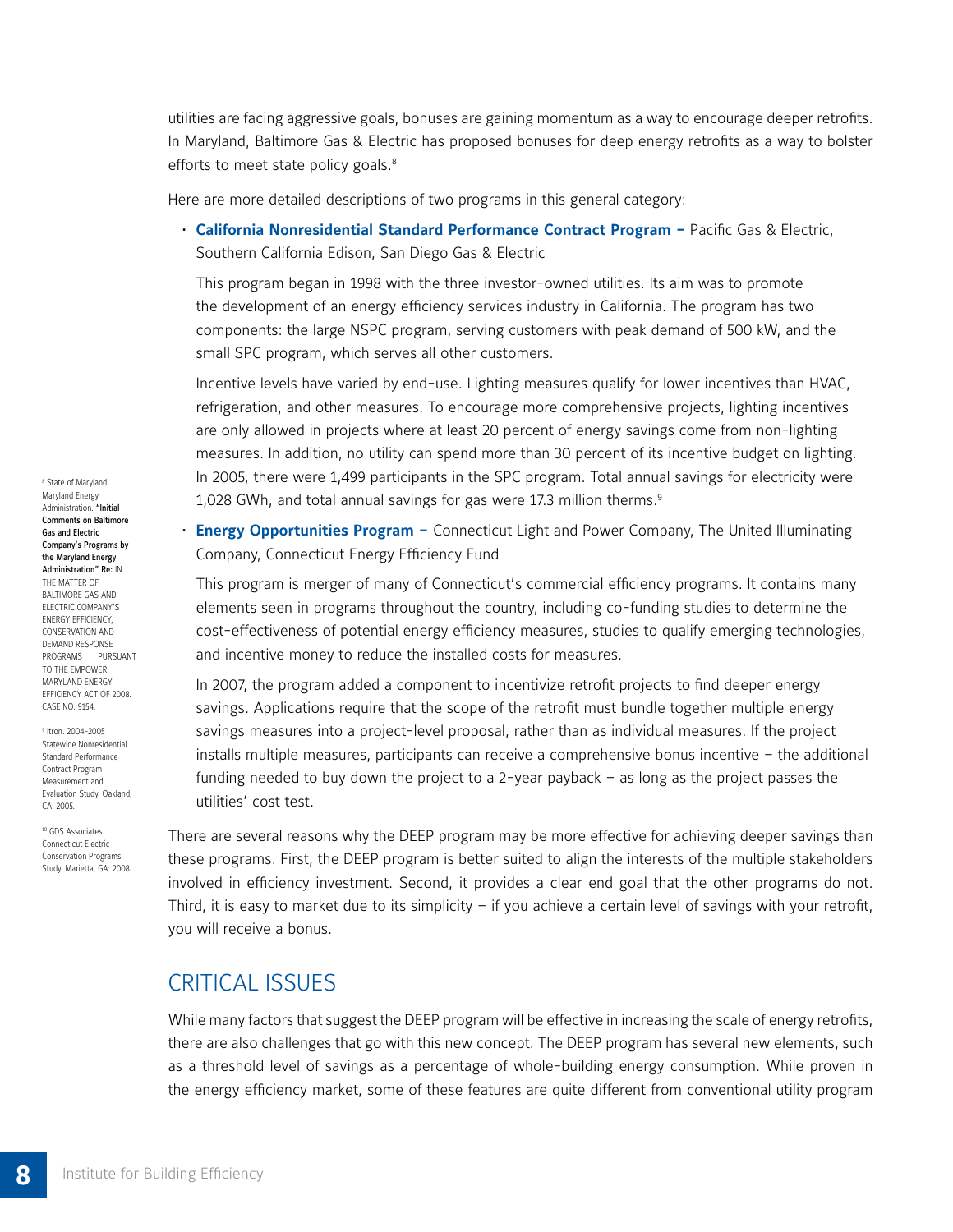offerings. Successful execution of the DEEP program will require a merging of lessons learned by both ratepayer-funded and privately financed energy efficiency. Some key considerations include:

- *Defining the threshold for the incentive.* A simple approach to encouraging a whole-building perspective is to identify a threshold savings (for example, save X percent of a building's energy consumption). It is important that this number be chosen carefully to expand beyond current comfort levels, while still ensuring that the projects are achievable within market constraints, such as return on investment.
- *Leveraging timing.* Timing is essential for a deep energy retrofit. By synchronizing with other capital investments like replacement of the mechanical systems or property renovation, projects can accomplish significantly more energy savings than would otherwise fit within economic criteria. Timing a deep retrofit with a major renovation is similar to incorporating green elements in the construction of a new building, where the incremental cost is small and the savings can be substantial. The DEEP program can help attract the attention of owners during the critical times where deep retrofits are most cost-effective.
- *Clarifying measurement and verification (M&V).* M&V is an important component to any energy efficiency project, but it becomes even more critical when the eligibility for an incentive is determined by the savings achieved. The utility managers and regulators who oversee the use of ratepayer funds must be able to show that the energy savings they pay for are real. Metering and instrumentation, transparent protocols, and collaboration among all parties involved will be keys to successful M&V under the DEEP program.

### Looking forward

The "Deep Energy Efficiency Pays" (DEEP) program presents an approach to unlocking greater savings by combining ratepayer-funded efforts with those of the private sector. This move to deeper levels of energy efficiency will help utilities strive to reduce costs and comply with new mandates to obtain energy savings. In addition to the higher level of energy efficiency achieved, utilities will drive market transformation by encouraging a whole-building perspective and an integrated design approach. The economics to the ratepayer are optimized by targeting opportunities to "tip" projects that would otherwise not be implemented.

At the same time, building owners are expressing high interest in improving buildings, reducing cost and minimizing environmental impacts. Taken together, these conditions suggest that the DEEP program could be successful in the marketplace.

More research is certainly needed as this concept evolves into material programs. For example, what is the right threshold level for a deep retrofit? What are the barriers to a whole-building measurement and verification approach? How can utilities leverage the experience of the private sector while meeting the needs of regulatory bodies and providing transparency to the public? Can transaction costs associated with program participation be minimized to encourage significant interest?

Future work can address these and other questions about the implementation of this new approach to achieving energy savings through utility programs. Many of the answers will lie in the experience of early adopters and pilot programs. As utility demand-side managers, building owners and their service providers work together to achieve deeper energy savings in buildings, the benefits of energy efficiency will be realized at a greater scale than ever before.